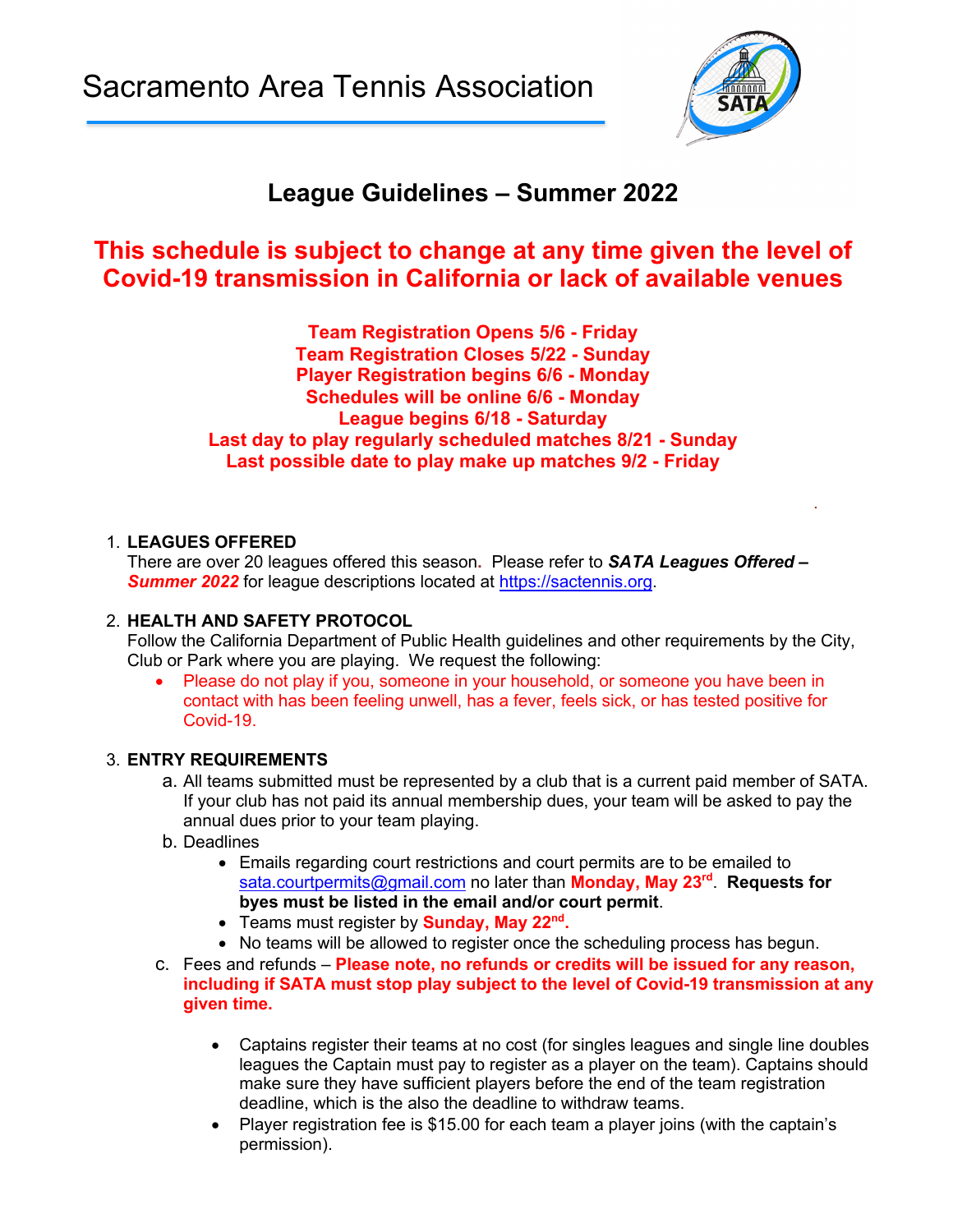- Registration fees are paid via online registration using MasterCard or VISA.
- Registration and payment of the \$15.00 fee does not guarantee playing time.
- **There will be no refunds or credits**. Players will not be refunded if they do not play during the season or if they sign up for a team that withdraws after matches have been scheduled.
- Registering for the wrong team is not subject to refund but can be corrected by the league coordinator.

#### d. Courts

- Court Usage Permit forms must be completed and properly signed authorizing the use of the club's courts
- Depending on the league submitted, the minimum number of courts is between 1 and 6. All courts must be reserved for match times and be in good playable condition. It is acceptable to have courts at different locations as long as they are within the same park district.
- Facilities: Home teams must provide restroom facilities.
- Reservations: All teams must reserve courts for home matches on the appropriate playing day. Any court restrictions varying from the submitted Court Usage Permit must be brought to the Coordinators' attention immediately.

#### e. Roster

- Players can add to the roster any time after player registration opens until the end of the season.
- Players will be using the ratings that are currently listed on TopDog.
- f. Forms (located on the website under *Adult Leagues)*
	- **SATA Leagues Offered – Summer 2022**
	- Online Team Registration
	- Online Player Registration
	- SATA Rules for Adult Leagues

#### 4. **PRE-SEASON PROCESS**

- a. When team captains register their teams online, an email is automatically sent to the captain confirming the registration.
- b. It is imperative that captains verify phone numbers and email addresses of their players.
- c. Captain should notify their players of the need to have an email address and login for player registration.

### 5. **PLAYER ELIGIBILITY AND TEAM MAKEUP**

- a. Ineligible Players
	- Junior players who will not have reached their  $18<sup>th</sup>$  birthday by the day of the match to be played are not eligible to play.
	- Players with a USTA rating of 5.0 of higher and whose primary profession is as a tennis instructor are not eligible to play in SATA leagues.
	- Players must be 50 years of age the same year of competition to play in the 50+ leagues.
	- Players must be 60 years of age the same year of competition to play in the 60+ leagues.
- b. Ratings
	- Player ratings must meet the league requirements.
	- All ratings are viewable through TopDog Tennis. To view: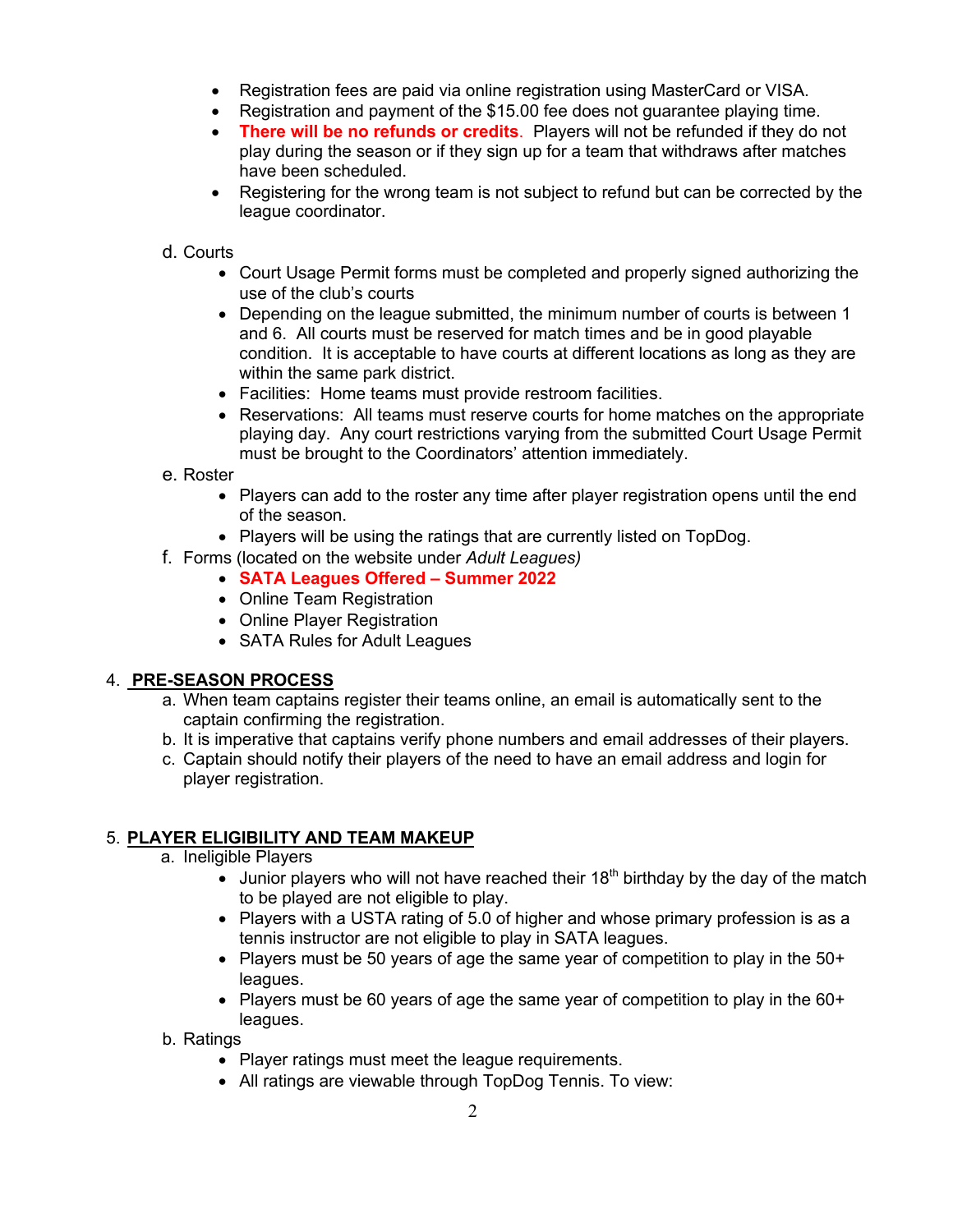- 1. Go to the SATA website: *www.sactennis.org*
- 2. Click on *TopDog*
- 3. At the top of this page, click on *Search*
- 4. To search for an individual player, click on search and enter the player's name. Then, click on the player's name to see his/her rating.
- c. All non-rated players must self-rate by completing and submitting the online Self Rate Form. Visit our website at https://sactennis.org/ and click on the TopDog link. This will take you to https://sata.topdoglive.com where the form is located under the News Section.

#### 6. **LEAGUE PLAY**

**Interclub begins on Saturday, June 18<sup>th</sup>.** When scheduling, coordinators will attempt to give all teams a minimum of 6 matches. Coordinators have the authority to schedule playoffs and finals.

#### 7. **TEAM FORMATION**

- *a.* The document "**SATA Leagues Offered – Summer 2022**" outlines the requirements for the teams in each league and is located in the *Adult Leagues* section on SATA's website.
- *b.* The Coordinators have the authority to move players and/or full teams into a different level league, if required, to balance leagues.
- *c.* Matches: Whenever possible, half of the team matches will be scheduled at home except for designated traveling teams. Designated traveling teams are those teams who are located outside SATA's boundaries. Evening teams without lights on their courts or teams that do not have home courts may request to be traveling teams but can only be accommodated if opposing clubs agree to have extra home matches.